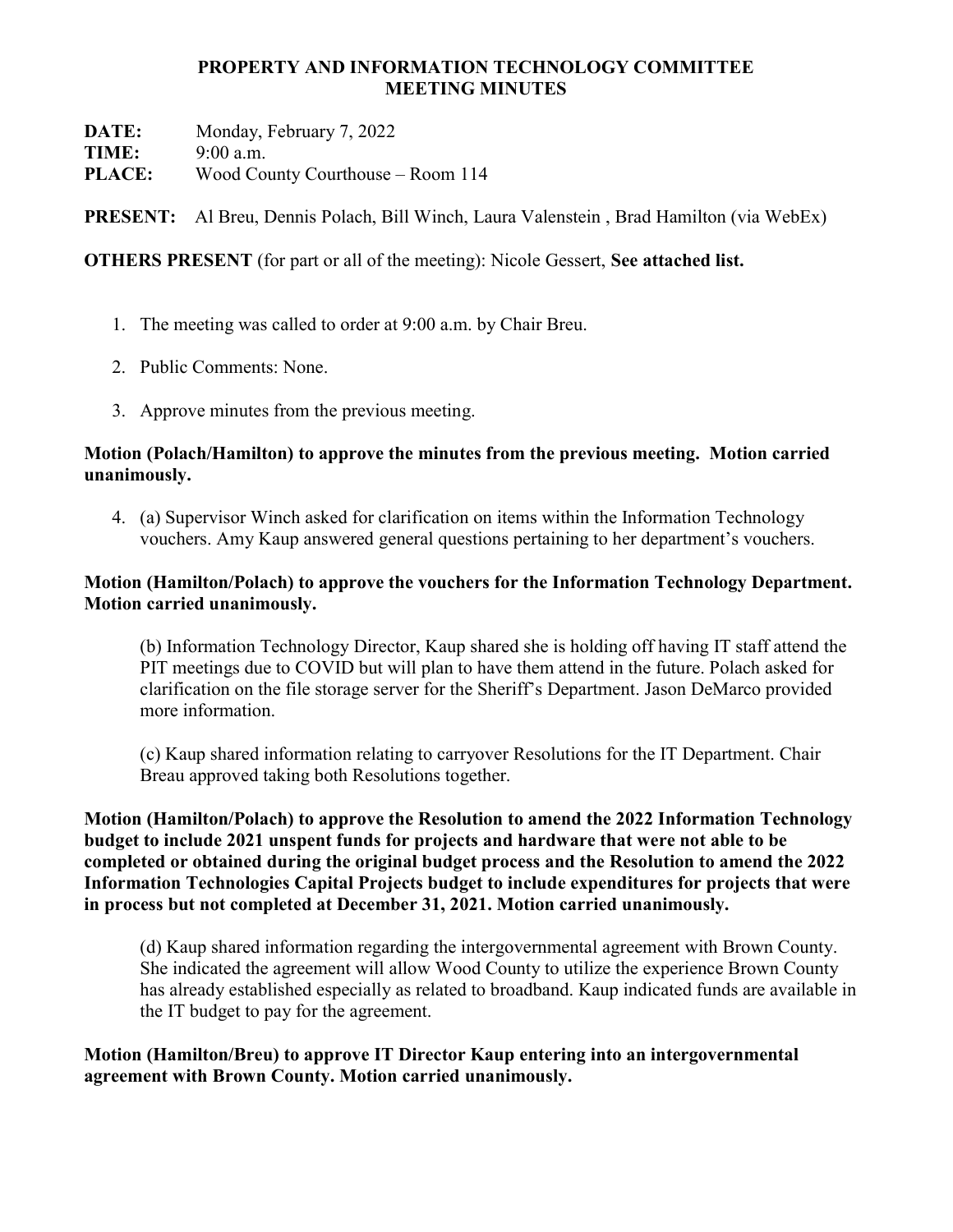5. (a) Supervisors Winch, and Polach asked for clarification on items within the Maintenance vouchers. Van Tassel answered general questions pertaining to his department's vouchers.

### Motion (Hamilton/Polach) to approve the vouchers for the Maintenance Department. Motion carried unanimously.

(b) Facilities Manager, Van Tassel shared information regarding projects that his department has been working on as indicated in his Monthly Letter of Comments. Discussion ensued.

(c) A resolution to carryover Capital Project Funding from 2021 for the Maintenance Department was presented.

## Motion (Valenstein/Hamilton) to approve the Resolution to amend the 2022 Maintenance Capital Projects budget to include expenditures for projects that were in process but not completed at December 31, 2021. Motion carried unanimously.

- 6. Brian Spranger from First Weber Realty shared information and potential options relating to the sale of the Twelfth Street property. Lengthy discussion ensued. Jason Grueneberg will check into zoning options and report back to the Committee. Van Tassel will schedule a time to walk-thru the property with Spranger prior to the next meeting to discuss additional options. The PIT Committee will plan to tour the building and schedule next month's meeting at the property to discuss further.
- 7. Jason Grueneberg shared history regarding the Seventeenth Avenue property. Discussion ensued. Van Tassel shared information regarding potential space needs for the Highway Department and the proximity to the property. Van Tassel will bring more information back to the Committee as future space needs arise.
- 8. Van Tassel shared information about upcoming space needs at the Courthouse and River Block properties. Discussion ensued. Van Tassel indicated space need discussions will be ongoing.
- 9. Agenda items for the next meeting:
	- Twelfth Street Property
	- Village of Port Edwards IT Agreement

Supervisor Clendenning asked about discussions regarding solar and the new jail. Discussion ensued. Valenstein will follow up with the Jail AdHoc Committee.

- 10. The next Committee meeting will be Monday, March 7, 2022 at 9:00 a.m. Location is yet to be determined. The Committee is tentatively planning on meeting at the Twelfth Street property.
- 11. Chair Breu declared the meeting adjourned at 10:32 a.m.

Minutes recorded and prepared by Nicole Gessert. Minutes in draft form until approved at the next PIT meeting.